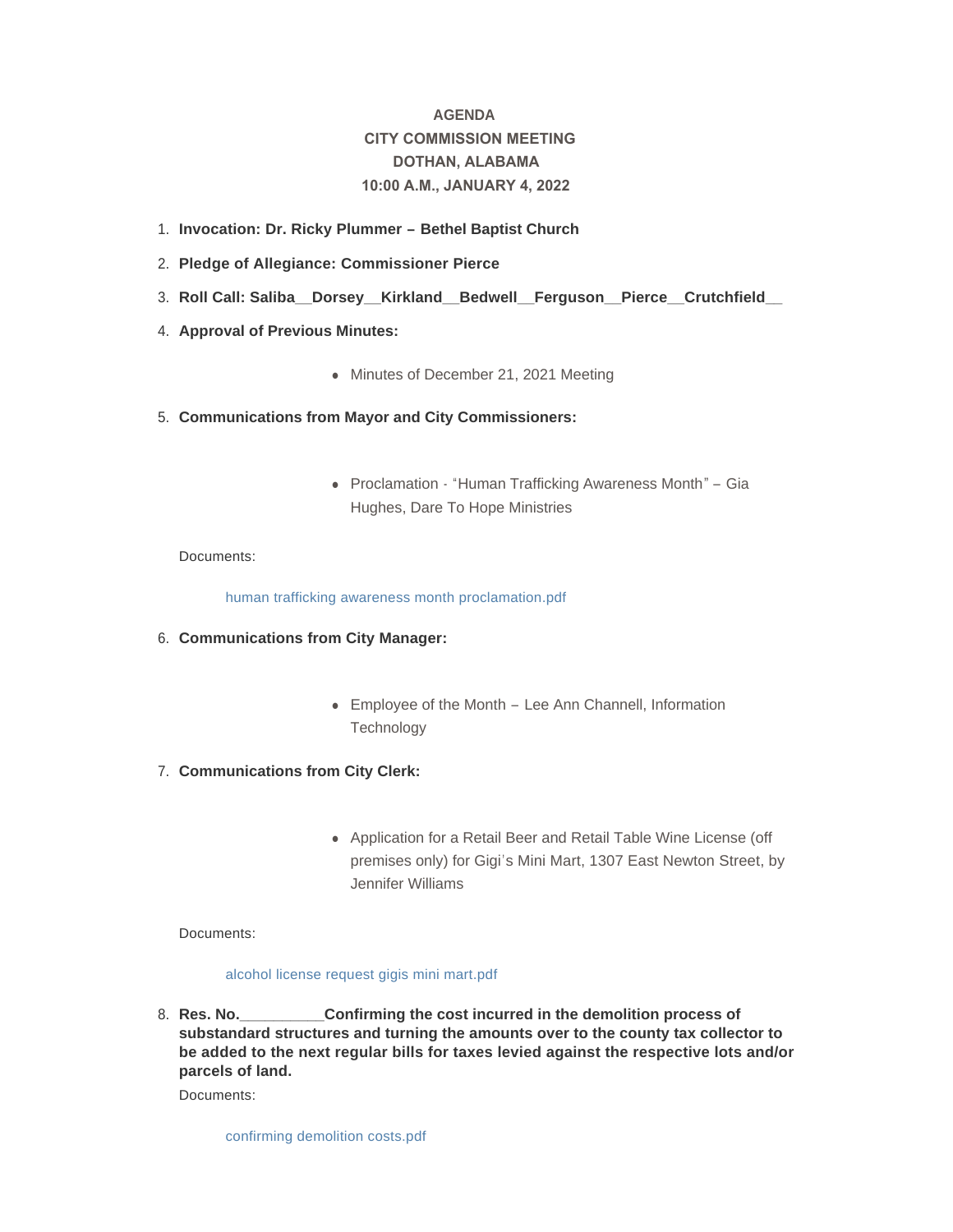**Confirming the cost incurred in notification and abatement of certain properties determined to be nuisances by Resolution Numbers 2021-252 and 2021-307 and turning the costs over to the County Tax Collector so that the amounts can be added to the next regular bills for taxes levied against the respective lots and parcels of land.** 9. **Res. No.** 

Documents:

### [confirming weed abatement costs resolutions 252 and 307.pdf](http://www.dothan.org/AgendaCenter/ViewFile/Item/7516?fileID=11591)

**Confirming the cost incurred in notification and abatement of certain properties determined to be nuisances by Resolution Numbers 2021-309 and 2021-329 and turning the costs over to the County Tax Collector so that the amounts can be added to the next regular bills for taxes levied against the respective lots and parcels of land.** 10. Res. No.

Documents:

### [confirming weed abatement costs resolutions 309 and 329.pdf](http://www.dothan.org/AgendaCenter/ViewFile/Item/7517?fileID=11592)

**Authorizing Brentwood Services Administrators, Inc., as part of the contract to provide claims administration services for the self-insured workers' compensation program, to maintain the City of Dothan's escrow account at a level of \$100,000.00.** 11. **Res. No.** 

Documents:

### [brentwood services administrators authorization.pdf](http://www.dothan.org/AgendaCenter/ViewFile/Item/7518?fileID=11593)

**Entering into a modification of the previous agreement with Sedgwick Claims Management Services, Inc. to continue to provide claims administration services for the self-insured workers' compensation program, at the previously agreed upon contracted costs, for an additional two (2) months through February 28, 2022.** 12. **Res. No.** 

Documents:

# [sedgwick claims management services modified agreement.pdf](http://www.dothan.org/AgendaCenter/ViewFile/Item/7519?fileID=11594)

**Entering into an agreement with the Alabama Department of Transportation (ALDOT) for the installation of a sanitary sewer lateral and tie into existing manhole within the ALDOT right-of-way in the 2200 block of Ross Clark Circle (SR-210) to serve a new commercial development.** 13. Res. No.

Documents:

# [2200 block ross clark circle aldot agreement.pdf](http://www.dothan.org/AgendaCenter/ViewFile/Item/7520?fileID=11595)

**Entering into a Reimbursable Agreement with ALDOT for the Relocation of Sanitary Sewer and Water Utility Facilities on public right-of-way to be performed by State contractor for the Additional Lanes on Ross Clark Circle (SR-210) and on SR-53 (US-231) Project, at an estimated cost of \$120,000.00.** 14. Res. No. Documents:

[additional lanes on ross clark circle and us-231 aldot reimbursable agreement.pdf](http://www.dothan.org/AgendaCenter/ViewFile/Item/7521?fileID=11596)

**Appropriating \$15,000.00 to the ASF Foundation to assist with the 2022 Alabama State Games.** 15. **Res. No.** 

Documents: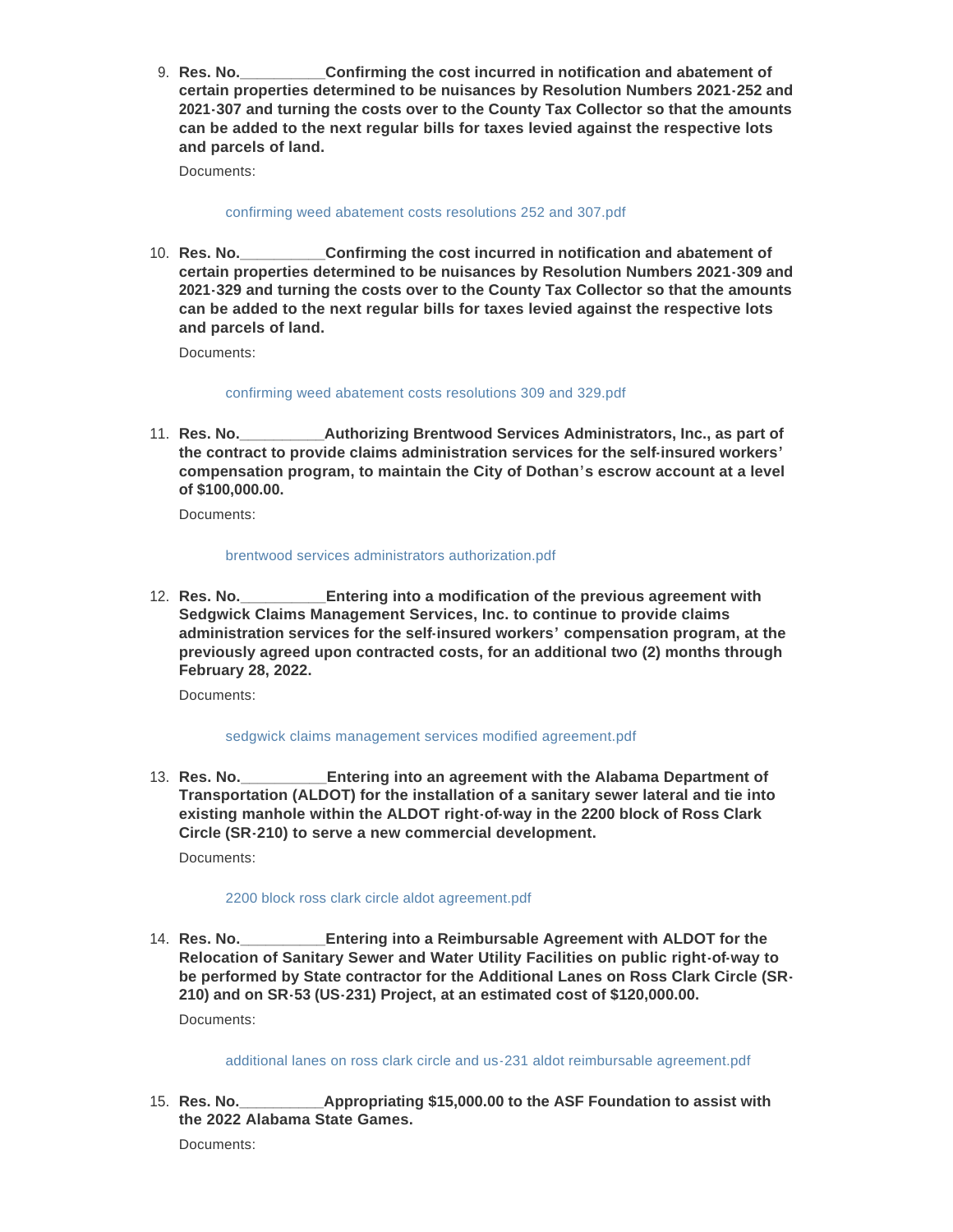**Entering into a renewal contract with Motorola Solutions for maintenance of the 80MHz Digital P25 radio system at a cost of \$712,406.00 for a three (3) year period through September 30, 2024.** 16. **Res. No.** 

Documents:

#### [motorola solutions renewal contract.pdf](http://www.dothan.org/AgendaCenter/ViewFile/Item/7523?fileID=11598)

**Authorizing the City of Dothan to join the State of Alabama and other local governments as participants in the Endo Settlement.** 17. **Res. No.** 

Documents:

#### [endo settlement authorization.pdf](http://www.dothan.org/AgendaCenter/ViewFile/Item/7524?fileID=11599)

**Appointing Glenda Sanders as a member of the Dothan-Houston County Intellectual Disabilities Board.** 18. Res. No.

Documents:

### [glenda sanders intellectual disabilities board appointment.pdf](http://www.dothan.org/AgendaCenter/ViewFile/Item/7525?fileID=11600)

**Res. No.\_\_\_\_\_\_\_\_\_\_Re-appointing Tom Sorrells and Heath Carpenter as members of**  19. **the Substance Abuse Board.**

Documents:

[tom sorrells and heath carpenter substance abuse board re-appointment.pdf](http://www.dothan.org/AgendaCenter/ViewFile/Item/7526?fileID=11601)

**Res. No.\_\_\_\_\_\_\_\_\_\_Re-appointing Pete McInish as a member of the Historic**  20. **Preservation Commission.**

Documents:

#### [pete mcinish historic preservation commission re-appointment.pdf](http://www.dothan.org/AgendaCenter/ViewFile/Item/7527?fileID=11602)

**Res. No.\_\_\_\_\_\_\_\_\_\_Appointing Aisha Freeman as a member of the Planning**  21. **Commission.**

Documents:

[aisha freeman planning commission appointment.pdf](http://www.dothan.org/AgendaCenter/ViewFile/Item/7528?fileID=11603)

**Res. No.\_\_\_\_\_\_\_\_\_\_Awarding bids and approving other purchases over \$15,000.00**  22. **by the City.**

Documents:

#### [bids and other purchases.pdf](http://www.dothan.org/AgendaCenter/ViewFile/Item/7529?fileID=11604)

**Res. No.\_\_\_\_\_\_\_\_\_\_Approving advance travel requests for City employees.** 23. Documents:

## [travel requests.pdf](http://www.dothan.org/AgendaCenter/ViewFile/Item/7530?fileID=11605)

**Announcing the re-appointment of Donna Clemmons as a Member of the Dothan**  24. **Housing Authority.**

Documents: